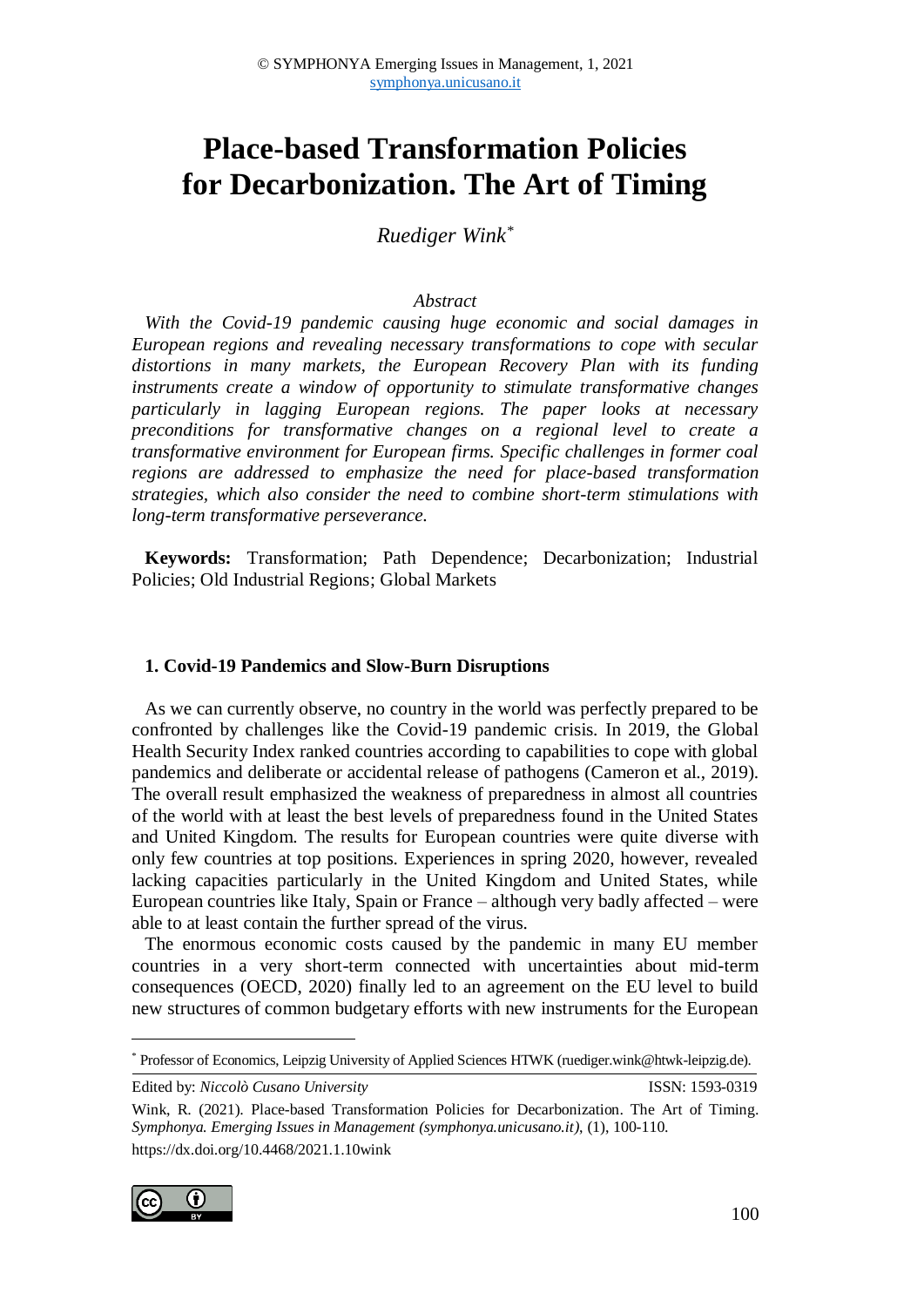Union to directly finance parts of its budgets with debts. At the core of these agreements, a recovery plan for Europe shall boost a change of economic structures not only to cope with the short-term and immediate Covid-19 crisis but also to address deep and long-term structural challenges in the European economies (European Commission, 2020a and 2020b).

The Covid-19 crisis just formed the topping to several secular challenges for European companies requiring immediate transformative strategies like:

- ‒ continuously low levels of *productivity growth* in European economies with obvious problems in maintaining global market competitiveness in future digital and other promising future technology markets despite strengths in basic research (Roeger et al., 2009);
- ‒ *growing disparities* particularly between regions with different characteristics (metropolitan urban vs rural peripheral; Giannakis; Bruggeman, 2020) but also between member countries with different trade patterns (current account surplus vs. deficit countries; Hierro et al., 2018);
- ‒ deficits in coping *demographic changes* and building inclusive qualification strategies to overcome scarcity in many highly-qualified labor market segments (European Commission, 2020c);
- ‒ *climate change* and other major environmental challenges (European Commission, 2020d).

The initiatives by European Commission and several European governments and parliament groups to introduce a recovery plan with new financial instruments and budgetary approaches illustrate "a window of opportunity" (Kingdon, 1995) created by the immediateness and intensity of the Covid-19 pandemic. This short-term window will have to be used not only to stimulate short-term demand and reduce social damages of the health and economic crisis but also to pave the way for a midterm transformation to address the secular challenges.

Although the experiences with Covid-19 are unprecedented in terms of economic and societal challenges, it might make sense to look at the last time a huge amount of funding was mobilized to facilitate transformative changes in European economies. The overview to experiences of economic transformation after the fall of the "iron curtain" in East Germany will illustrate the main challenge this paper looks at: How to overcome barriers to transformative changes particularly in nonmetropolitan old-industrial regions and how to avoid the disappointments during transformative pathways.

## **2. Transformation Experiences in the Past**

The transformation shock at the beginning of the 1990s did not only include the necessary integration of Central and East European economies in Western markets but – as currently – further secular challenges occurred for managers and politicians, as globalization took off, capital markets were deregulated and technological changes with the emerging of the Internet were difficult to anticipate. In East Germany, the window of opportunities to develop new institutional structures was extremely short, as the open borders to the economically stronger West Germany attracted particularly highly qualified and more entrepreneurial workforce to migrate to West German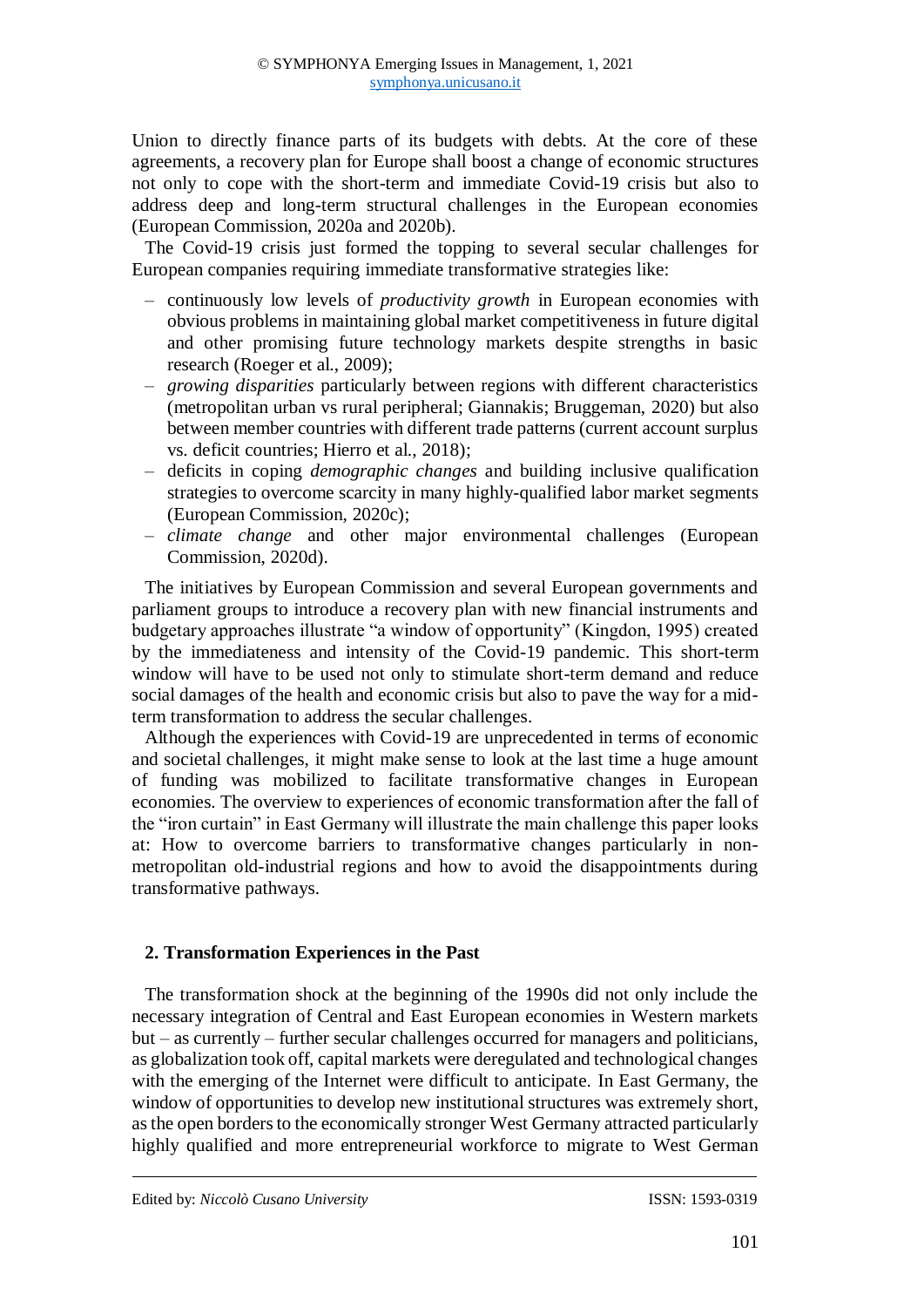regions, while they were missed in the process of economic modernization in East Germany (Hunt, 2000). As a consequence, fast unification and the transformation towards the political, economic and social role model of West Germany were recognized as the only option. Helmut Kohl, then chancellor of the unified German government, created the slogan of upcoming "blossoming landscapes" in East Germany in less than a decade. Huge public infrastructure programs, subsidies for private investments, privatization programs and social transfers should lead to necessary production factor growth, which should then lead to steady economic growth and the convergence towards West German economic indicators (Brenke, 2014). In 2019, however, after nearly thirty years of transforming the East German economy, the East German GDP per capita (without Berlin) still only reached 73% of West Germany, and unemployment rates were still higher (BMWi, 2020). Convergence almost stagnated during the last fifteen years. Economic structures in East Germany dramatically changed during the early 1990s, as de-industrialization set in but only few former industrial workers found new jobs in modern capitalintensive industrial production sites and the service industry.

Today, few East German economic lighthouses and growing attractive urban areas like Leipzig, Dresden, Jena or Potsdam illustrate the potential of successful transformation processes. Even in these successful regions with leading research facilities, highly qualified workforce and service industries, the lack of big firms' headquarter services and private R&D as well as limitations to institutional thickness and cross-industry collaborations are still recognized as barriers to further economic success. Table 1 illustrates the shortcomings of the transformation process in nonmetropolitan parts in East Germany. These regions lost most of their productive workforce and only attracted few "satellite" manufacturing units to be integrated in international value chains. Institutions were not developed according to the needs of transformation processes, and the remaining and new industries in the regions missed the necessary scale and linkages to form new competitive structures.

|                     | <b>Initial challenge</b>         | Impact on non-metropolitan regions      |
|---------------------|----------------------------------|-----------------------------------------|
| Individual level    | Huge loss of industrial          | Emigration of entrepreneurial people;   |
|                     | employment in short-term; no     | lack of entrepreneurship and focus on   |
|                     | experiences with market forces   | traditions                              |
| <b>Institutions</b> | Transfer of institutions from    | Institutions fitting to experiences and |
|                     | West Germany and EU; limited     | needs in West German regions, but       |
|                     | participation of East Germans    | hardly to East German challenges        |
| <b>Structure</b>    | Decline of traditional resource- | No emergence of new structures but      |
|                     | intensive industries             | focus on few capital-intensive          |
|                     |                                  | investments                             |

**Table 1:** *Experiences from Economic Transition in East German Non-Metropolitan Regions*

Neighboring Central and East European countries like Poland, Czech Republic, Slovakia and Hungary faced similar challenges after the fall of the "iron curtain" without a similar access to public capital transfers as in Germany. Acceding the European Union in 2004 further boosted private investments from multinational companies. Nowadays, many industrial production sites are successfully integrated into international value chains, economic indicators in metropolitan urbanized areas reach levels comparable to areas in incumbent EU member countries, and – similar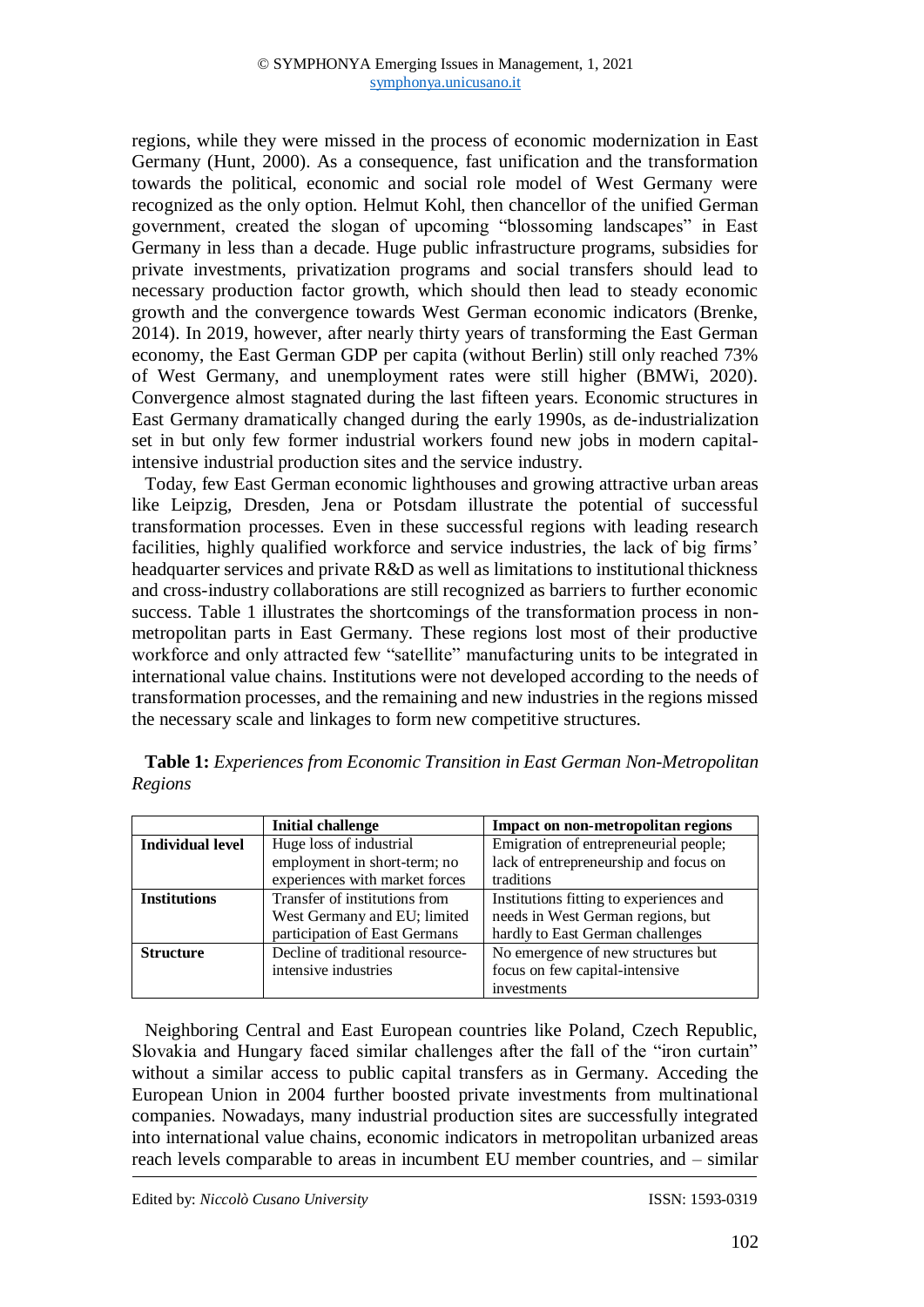to East Germany – many regions outside the urbanized areas lost touch to modern economic structures (European Commission, 2017; Iammarino et al., 2019).

What do these experiences tell us for the transformation tasks we are facing nowadays? Three aspects seem to be important in this context:

- 1. Successful transformation takes time and is a task for at least one generation. Therefore, perseverance is a crucial factor, and this means particularly to avoid negative reactions in the meantime via exit (migration to other regions) or vote (to return to "old" structures). Realistic communication and the integration of positive interim milestones should support the perseverance.
- 2. The content of positive framing of transformation differs among regions and individuals. Accordingly, transformation strategies have to be sufficiently open for a diversity of regional and individual characteristics. One overall approach like the market-dominant strategy in Central and East Europe could only reach parts of the affected societies.
- 3. Transformation needs a well-balanced combination of openness, creativity, change and adventures on the one side and stability, routines and protection on the other side. A too strong focus on protection risks to lose the momentum for change, but a too strong focus on change risks to lose the momentum for the whole strategy (Brondoni, 2020a).

## **3. Disruptive Transformations and Path Dependence**

The experiences reveal a dilemma between the need for short-term acceptance and support of change while aiming at mid-term and severe structural changes with risks of business failure and unemployment (Cantoni et al., 2019). So far, however, the short-term perspectives in European regions focused on the avoidance of risks. New technological possibilities coming from digitalization, artificial intelligence, personalized medicine therapies; hydrogen, energy storage and many more will dramatically change business models, daily routines and social communities in the next years. The European economies, however, were only rarely involved in the market implementation of disruptive business models. European governments, firms and citizens painfully experienced the dependence on US platforms during the Covid-19 crisis regardless whether tracing apps, video conferencing, online payments, shopping or streaming became the dominant topics. Similarly, transitions towards renewable energies revealed the dominant role of solar modules and storage battery technologies from Asia. Innovations in Europe were mainly driven by incremental changes and capabilities of firms to combine high technologies and innovative services with more traditional industries (Brondoni, 2020b).

These deficits of disruptive breakthroughs by firms in Europe are often connected with arguments of path dependences and lock-in constellations. The traditional argumentation refers to path-dependent processes along self-reinforcing powers, as big multinational firms in incumbent sectors dominate regional industrial clusters and innovation networks and therefore contribute to cognitive and functional blockades, which neglect the potential for disruptive change and lead to lock-ins without perspectives for transition (see on the debate David, 1985; Hassink, 2009; Martin, 2010). The opposite of these path-dependent processes are path creations, which are often based on charismatic entrepreneurs and narratives (Garud et al.,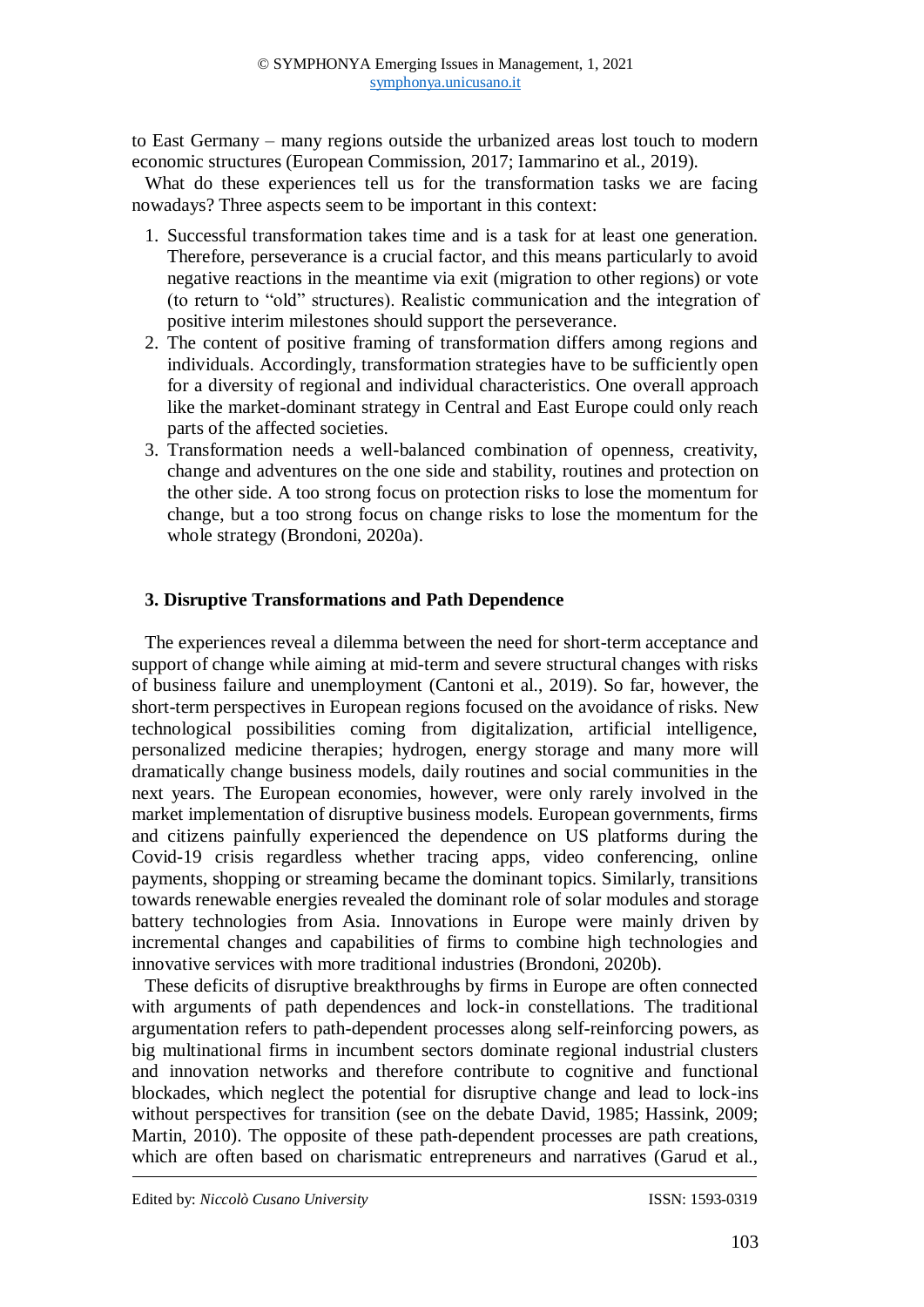2010). Authors like Ron Martin, Michaela Trippl, Robert Hassink or Arne Isaksen showed that reality is a lot more diverse with different forms of changes along pathways like path extension, importation, modernization or upgrading (Hassink et al., 2019; Martin, 2010). The transforming potential of regional pathways usually depends on territorial characteristics of individuals, institutions and structures. Therefore, any transformation strategy has to address these regional specificities.

### **4. Regional Transformation and the Individual**

Individual attitudes towards transformation are determined by a variety of factors. Studies on macro-psychological traits and their distribution among regions reveal a strong explanatory power to distinguish between regions with relatively high or low rates of entrepreneurship, high or low shares of job changes, resilience to economic crises, structural changes or economic growth. Specific psychological hindrances to change are observed in former coal regions, as the combination of high job security, additional social benefits, relatively strong social reputation and strict hierarchies, structures and process organization had a strong influence on mentalities (Obschonka et al., 2018). Any changes to these constellations are recognized as threats and have to be rejected. In contrast, regions with a strong reputation for supportive environments for start-ups, freelancers and innovation communities will attract immigration of like-minded individuals, as physical proximity to like-minded communities is still observed as important asset even in sectors with virtual businesses. Consequentially, any transformation strategy will have to find a suitable way to address the messages to actors within the region without causing fears, rejection or ignorance.

The proposals of multinational firms in the digital age coping with unemployment and insolvency during the transformation, a permanent unconditional basic income is often a seemingly attractive way to compensate those who might be threatened to lose their jobs due to automation and/or unable or unwilling to change to the requirements of digitalized markets (Yang, 2018; Straubhaar, 2018). The supporters of this approach refer to it as a "win-win"- constellation, as resistance against disruptions might be reduced and people would not have to fear social and economic damages. Apart from the debates on any potential to finance such an approach and the need for human resources in future markets, this instrument would not fit in any strategy of transformation. New approaches of payment schemes, social security systems and payments for family, care and community work should be part of transformation strategies and should be used to encourage and empower people to participate within the transformation processes. Studies in different European countries on resilience strategies of private households during and after the global financial crisis revealed a strong creative and collaborative potential, but the precondition of any successful coping or adaptation strategy was the existence of stabilizing routines and structures (Promberger, 2017). This observation emphasizes the importance of stabilizing and empowering strategies, which can also help to overcome negative mentalities towards changes.

Any regional transformation process needs agency, i.e. human intervention to institutional routines and structures as well as creative ideas for new business models and community practices. The concept of "trinity of change agency" postulates that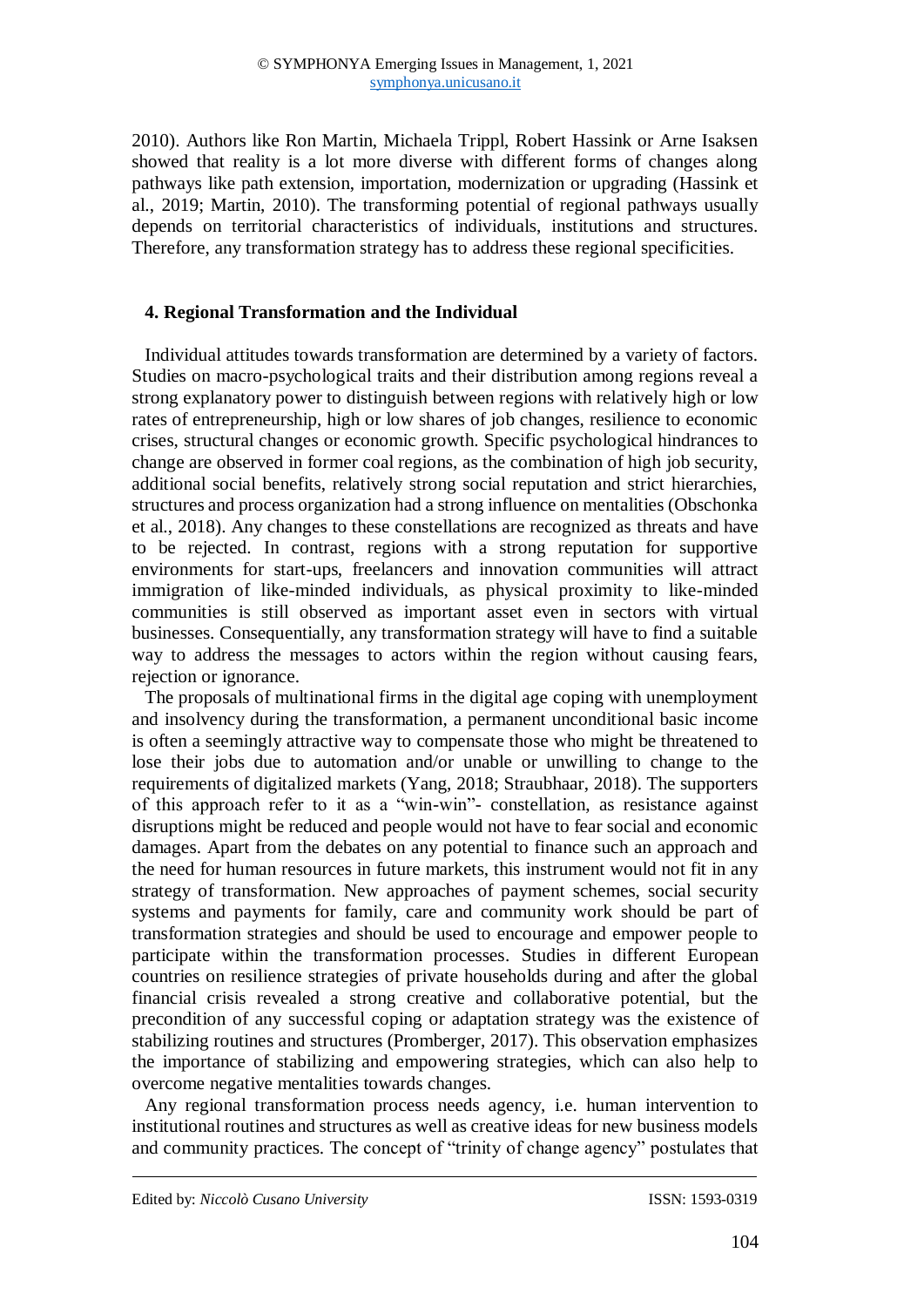regional transformation processes need different forms of agency: innovative entrepreneurs recombining knowledge in novel and creative ways, institutional entrepreneurs stimulating deliberately institutional adjustment processes and placebased entrepreneurs being able to connect hitherto unconnected regional actors to form new critical masses for the emergence of regional networks and clusters. (Grillitsch & Sotarauta, 2020). Again, agents available and needed along the pathways differ among the regions, and transformation strategies need to give way to a variety of constellations, which help to mobilize individual potentials.

## **5. Regional Transformation and Institutions**

Quality of governments and trust in institutions play a major role in explaining economic success and capabilities to change of regions in Europe, as several empirical studies showed (Di Cataldo; Rodriguez-Pose, 2015). The change of institutions requires the overcoming of several barriers, as any new institutional rule attacks the stability of expectations about the impact of institutions and changes existing power structures within the regions. Authors from political sciences introduced several modes of institutional changes to describe the variety of options to overcome the barriers to change (Streeck; Thelen, 2005; Mahoney; Thelen, 2010; see also Evenhuis, 2016). Among those modes are:

- ‒ "*layering*", i.e. the addition of new arrangements to an existing institutional framework;
- ‒ "*conversion*", i.e. the redeployment of existing arrangements for new purposes;
- ‒ "*drift*", i.e. the gradual, but considerable loss of relevance of existing arrangements (without their cancellation);
- ‒ "*displacement*", i.e. increasing relevance of arrangements, which may cause other arrangements to be supplanted;
- ‒ "*dismantling*", i.e. disappearance of arrangements;
- ‒ "*recombination*", i.e. new combinations of existing arrangements;
- ‒ "*churning*", i.e. repeated restructuring of existing institutions (mainly as reaction to external forces).

The variety of these modes forms a suitable basis to understand how regional actors, particularly the change agents, might be able to find regionally specific ways to change institutions according to the needs of transforming economies and communities. On a European level, the common vision for this transformation – targets for decarbonization, digitalisation, mutual solidarity, social inclusion – has to be formulated, while different institutional pathways within the regions offer specific modes how firms, individuals and civil communities develop their speed, ideas and capabilities to transform structures.

## **6. Regional Transformation and Economic Structures**

The debates on path-dependent processes usually refer heavily to structural lock-in constellations typically found in old-industrial regions or in regions with strong focus on exploiting specific natural resources (see Grabher, 1993, on the basic paper to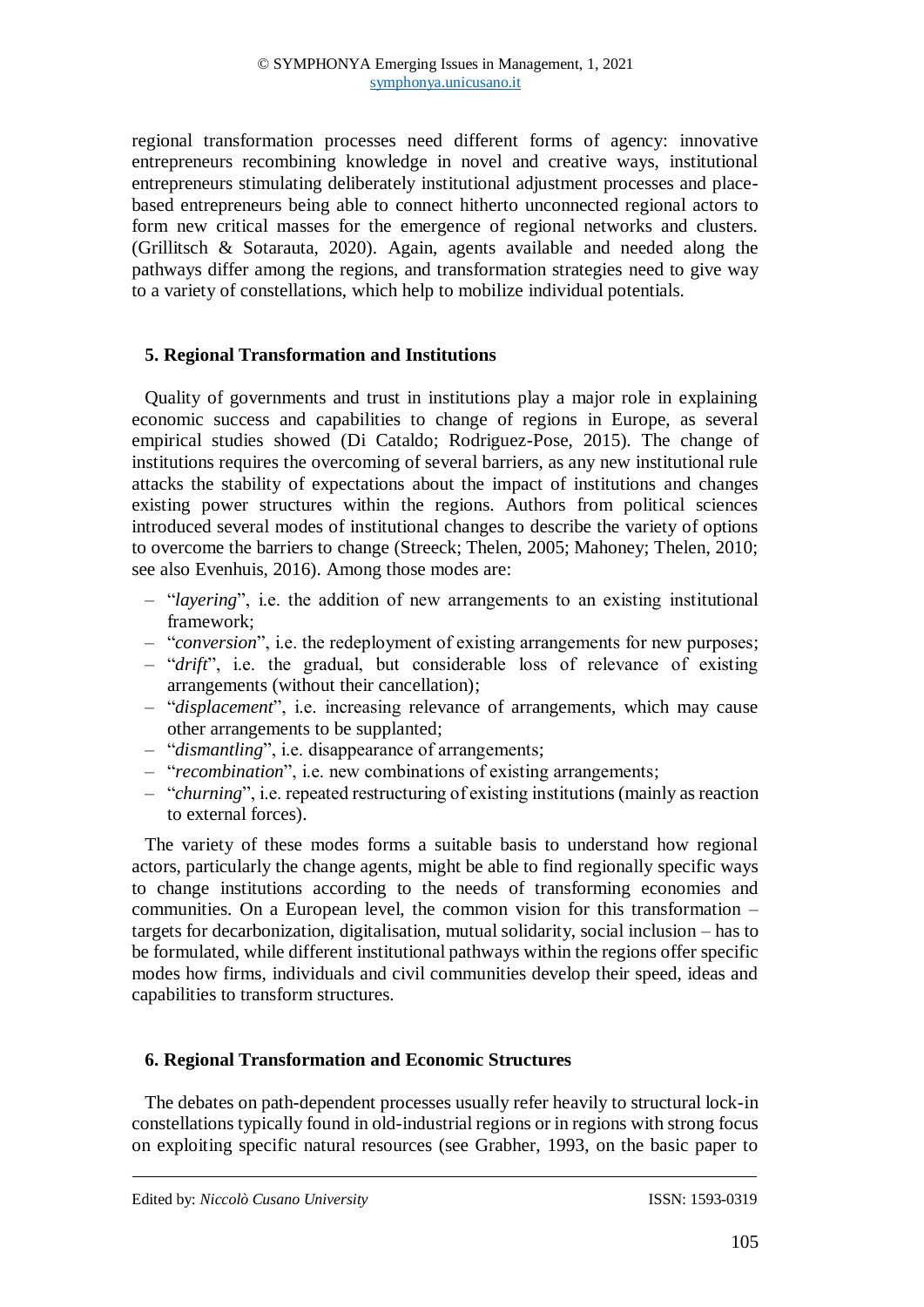introduce this discussion). Here, the irreversibility of investments in technologies, qualifications, knowledge, community codes and machines make it particularly difficult to change towards new cleaner, technological advanced and service-oriented structures, including new urbanized industrial production structures as reaction to deglobalization of supply chains. Of course, it is possible to initiate the emergence of new structures by placing new public basic research institutes and universities, subsidizing private investments in new technologies, offering new venture capital schemes and entrepreneurship programs (Cappellin, 2011). These activities, however, usually depend on external capital, immigration of highly qualified workforce and entrepreneurs and younger and more flexible workforce, while perspectives for older and specialized workers remain gloomy, as access to new high technology and high-productivity might be limited even after qualification efforts.

Here again, experiences in East Germany and Central and Eastern European countries illustrate the risk of losing a generation of workforce by being left without positive professional perspectives and social reputation. Therefore, transition strategies, which combine necessary leapfrog-programs with realistic job perspectives along skill-relatedness from incumbent sectors, will be important elements of any successful recovery plan (see Wink et al., 2017). As a result, structural adjustment pathways will look different in the regions according to their geographical location, cultural and social experiences, historical influences, qualifications, entrepreneurial spirits or firm structure but this diversity will imply a huge potential for Europe to come up with unique patterns of decarbonized, productive and inclusive communities. Table 2 shows a summary of the challenges any regional transformation has to overcome and preconditions on the level of the individuals, institutions and structures to overcome the barriers to change the regional pathways. In the last section, we will look at the strategies in Germany to facilitate the transition towards decarbonization in future former coal regions after successful phasing-out the lignite coal production.

|                         | <b>Challenges</b>                  | <b>Preconditions</b>                      |
|-------------------------|------------------------------------|-------------------------------------------|
| <b>Individual level</b> | Risk-averse mindsets, lack of      | Change agents: innovative, institutional  |
|                         | entrepreneurship and young firms   | and place-based entrepreneurs             |
| <b>Institutions</b>     | Institutions with focus on         | Modes of institutional changes and        |
|                         | traditional industries, lack of    | emergence of institutionalized learning   |
|                         | flexibility and excess bureaucracy | processes                                 |
| <b>Structure</b>        | Specialization on resource-        | Emergence of new structures based on      |
|                         | intensive production, specialized  | related and unrelated variety; attraction |
|                         | skill structure and infrastructure | of new production factors                 |

**Table 2:** *Challenges for Regional Transformations and Preconditions for Change*

### **7. Place-Based Transformation Strategies in German Coal Regions**

One major initiative of the new European Commission refers to the implementation of a "green deal" with the objective to "transform the EU's economy for a sustainable future" (European Commission, 2020d; Salvioni & Brondoni, 2020). This transformation shall be boosted by an investment plan to spend 1 trillion Euro during the next decade. Besides other activities to reduce the pressure on scarce environmental resources, decarbonization – achieving climate neutrality by 2050 – and particularly rapid phasing-out of coal and decarbonizing of gas are among the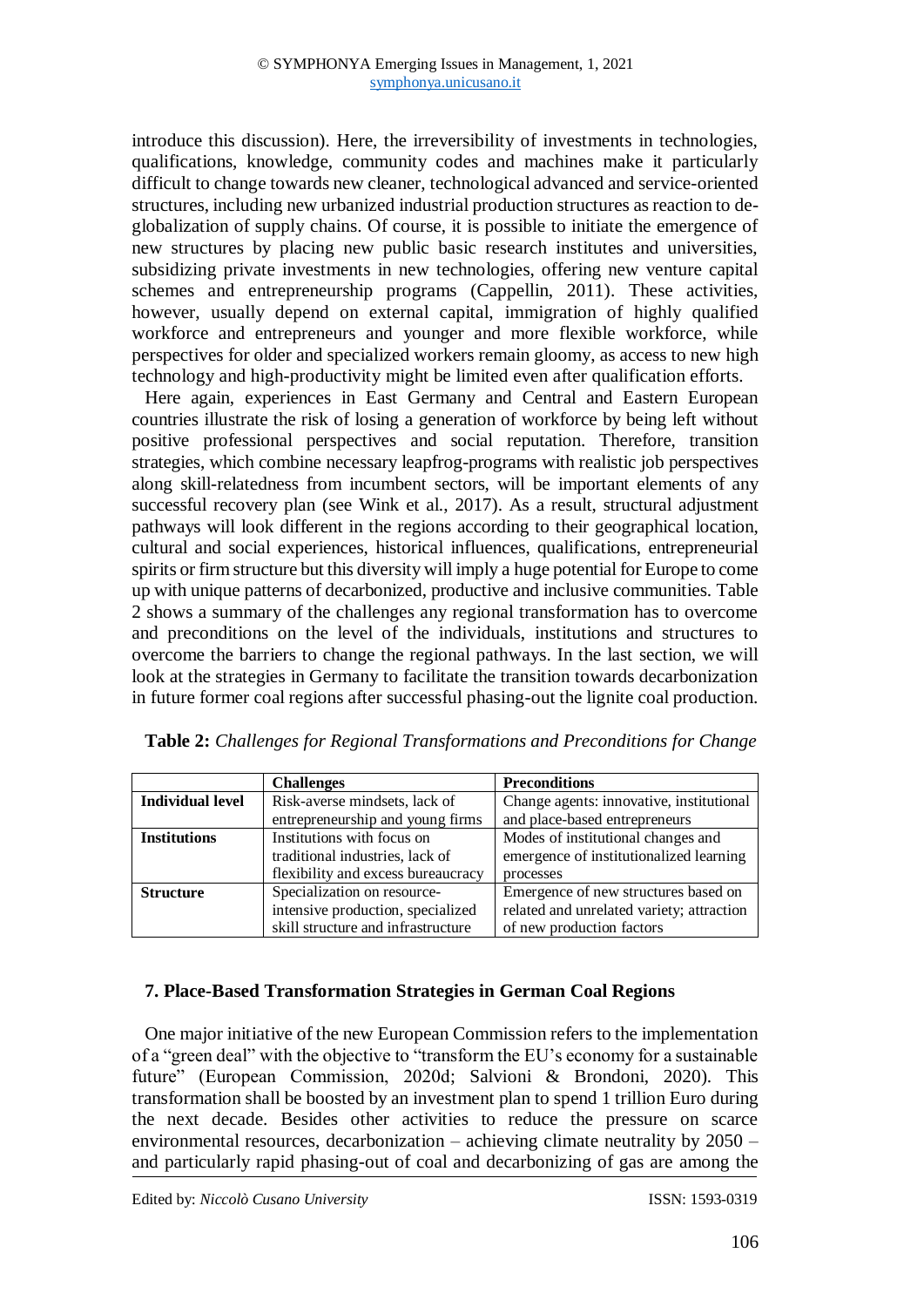Commission's major priorities. Germany being still the world's biggest user of lignite coal in 2015 and covering 37% of its energy needs for electricity in 2017 by coal power plants (nearly half of these based on lignite coal) decided to phase-out its lignite coal production until 2038. Other important producers of fossil fuels like e.g. Poland will face similar challenges, when the vision of the European "green deal" shall become reality. While the time schedule until 2038 seems to be a long time to organize the transformation process, challenges for affected regions are still enormous (DIW et al., 2018): lignite coal production, particularly in East Germany, is spatially concentrated in less diversified and more rural areas. The share of lignite coal production in total value added of single districts was still up to nearly 44% in 2015 (Spree-Neiße-Kreis) despite a decline of total lignite coal production in the two East German lignite coal areas. Lusatia accounted by two third (employment by 88%) between 1990 and 2017 and Central Germany by 77% (employment by 96%) between 1990 and 2017. This decline until 2017, however, was not accompanied by a transformation towards new sectors, markets and qualifications but primarily realized by emigration of younger people and retirement schemes for older workers. Therefore, even the declining lignite sector still belongs to the dominant economic activities in the affected East German regions.

The availability of change agents differs among the German lignite coal regions (DIW et al., 2018). In West Germany, the biggest lignite coal area profits from geographical proximity to important metropolitan areas like Cologne and its neighboring cities or the trilateral science region with cities like Aachen, Eindhoven and Liège. As a consequence, change agents from the surrounding areas can support the transformation process in the coal region and increase the probability to compensate for the job loss in the coal sector. In this case, place-based entrepreneurs are particularly important, as they might help to connect actors from hitherto unconnected areas and sectors and mobilize the spillover potential towards the former coal region. Similarly, the second lignite coal region in West Germany could be supported from a neighboring automotive region like Wolfsburg (Volkswagen) or could be developed by their own resources like the regional university, research organizations or regional firms.

In the two East German regions, however, less promising preconditions are currently available. The Central German lignite coal area might profit from its geographical proximity to Leipzig but administrative barriers (regional borders between Saxony, Saxony-Anhalt and Thuringia), lack of digital infrastructures, mobility systems and cultural barriers between Leipzig and non-urbanized surrounding areas limit the connectivity (Wink et al., 2016). Therefore, institutional change agents will be needed to overcome the existing administrative barriers and limitations in interregional collaboration. Furthermore, collaboration between the urbanized area of Leipzig and more rural areas in the lignite coal region require time to find new codes of communication and trust between communities with different cultural backgrounds and mentalities. Therefore, connecting projects (mobility systems, joint cultural and sport events or natural conservation areas) are planned to reveal mutual benefits for all affected groups.

The most challenging context will be addressed in the second East German region Lusatia (Markward et al., 2016). Here, government programs shall boost a leapfrog process towards a region of high-tech excellence in artificial intelligence and digitalization (DIW et al., 2018) although almost no factors are currently present in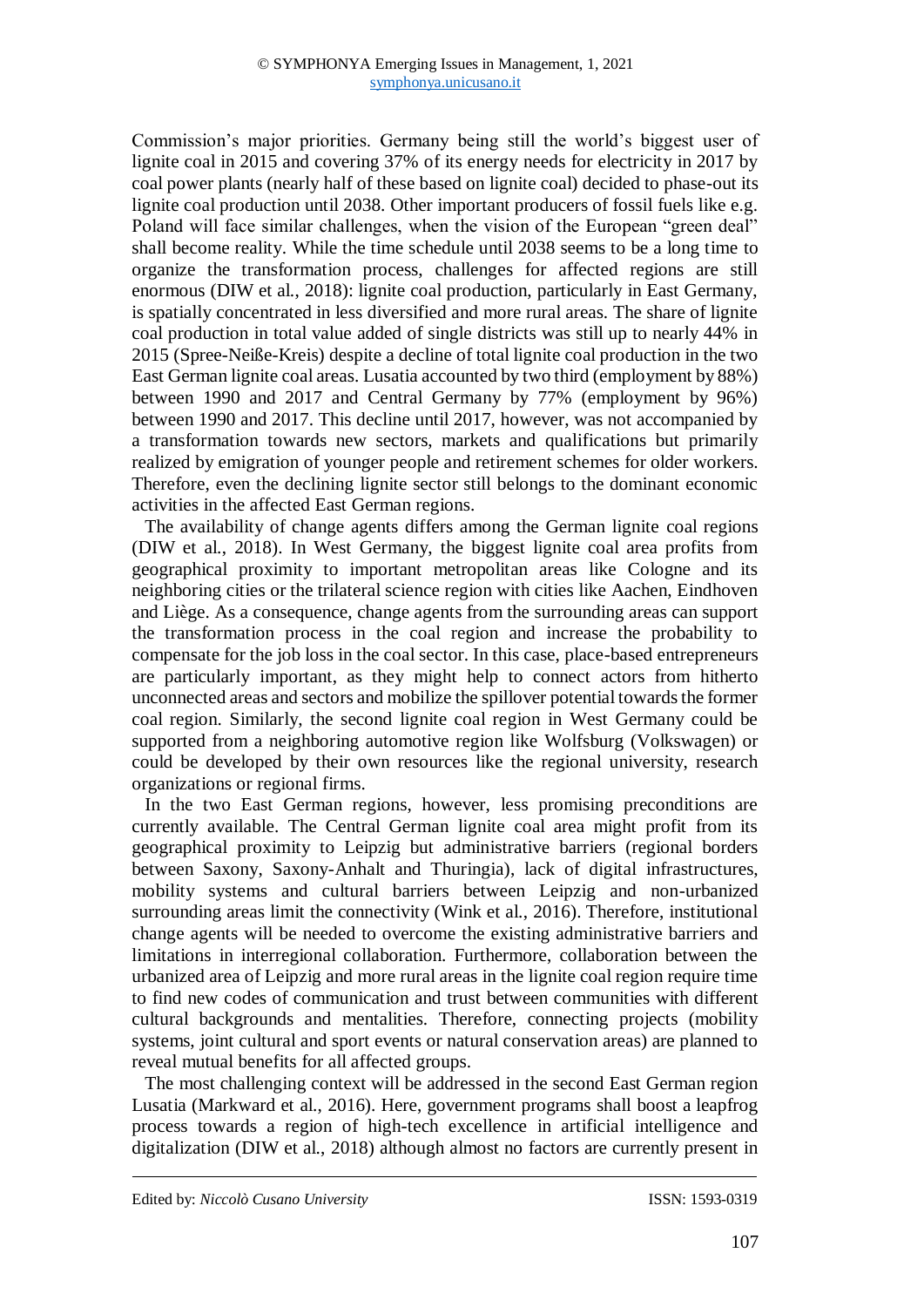this more rural and peripheral region. Therefore, mobilization of regional change agents – in particular innovative and place-based entrepreneurs – will be important for the acceptance of transformation in the region by developing interim transitions along related sectors in small crafting businesses, renewable energy production and energy-intensive businesses based on "green hydrogen" and renewable energies. In Table 3 the strategies for the transformation in East German future former coal regions are described on the level of individuals, institutions and structure. Table 2 and Table 3 show the risks within these strategies. On the individual level, the change agents shall be attracted from outside the regions without necessary linkages to current territorial identities in the regions. On the level of institutions, incumbent institutions shall not be replaced but amended by new institutional layers, which might need time to be accepted and implemented in the regions; and on the level of structures, in particular the targeted unrelated variety in Lusatia might lead to island of high technology without any linkage to current regional industries and labor markets. These discrepancies might cause new disappointments and the failure to create the place-based grounding to emerge into new regional employment and value chains.

|                         | <b>Challenges</b>               | <b>Political strategies for East German</b> |
|-------------------------|---------------------------------|---------------------------------------------|
|                         |                                 | future former coal regions                  |
| <b>Individual level</b> | Risk-averse mindsets, lack of   | Invitations to people with entrepreneurial  |
|                         | entrepreneurship and young      | mindsets from neighboring cities;           |
|                         | firms                           | development of new image and identity       |
| <b>Institutions</b>     | Institutions with focus on      | Incentives to create new institutions on a  |
|                         | traditional industries, lack of | community level, additional institutional   |
|                         | flexibility and excess          | layers with incumbent and new agents        |
|                         | bureaucracy                     |                                             |
| <b>Structure</b>        | Specialization on resource-     | Central Germany: related variety to         |
|                         | intensive production,           | chemical, energy and food industry          |
|                         | specialized skill structure and | Lusatia: unrelated variety with artificial  |
|                         | infrastructure                  | intelligence and big data application       |

**Table 3:** *Political Strategies to Overcome Barriers to Transformation in East German Future Former Coal Regions*

Despite all the negative impact of Covid-19, the window of opportunity created by the European recovery plan offers a unique opportunity to kickstart the transformation. The experiences in Germany, however, shall help to focus more on mid-term place-based transformation perspectives, which are connected to shortterm capabilities and attitudes on the individual level, institutional experiments within existing frameworks and structural adjustments along skill- and technologyrelatedness to maintain acceptance in the regions.

### **Bibliography**

- BMWi German Ministry for Economic Affairs and Energy (2020). *Jahresbericht der Bundesregierung zum Stand der Deutschen Einheit 2020*. Berlin: BMWi.
- Brenke, K. (2014). Eastern Germany Still Playing Economic Catch-up. *DIW Economic Bulletin*, 11, 6-23.
- Brondoni, S. M. (2020a). US, China, Japan, SK & EU: Industrial Strategies and Global Firm Challenges. *Symphonya. Emerging Issues in Management (symphonya.unicusano.it)*, (2), 89-103.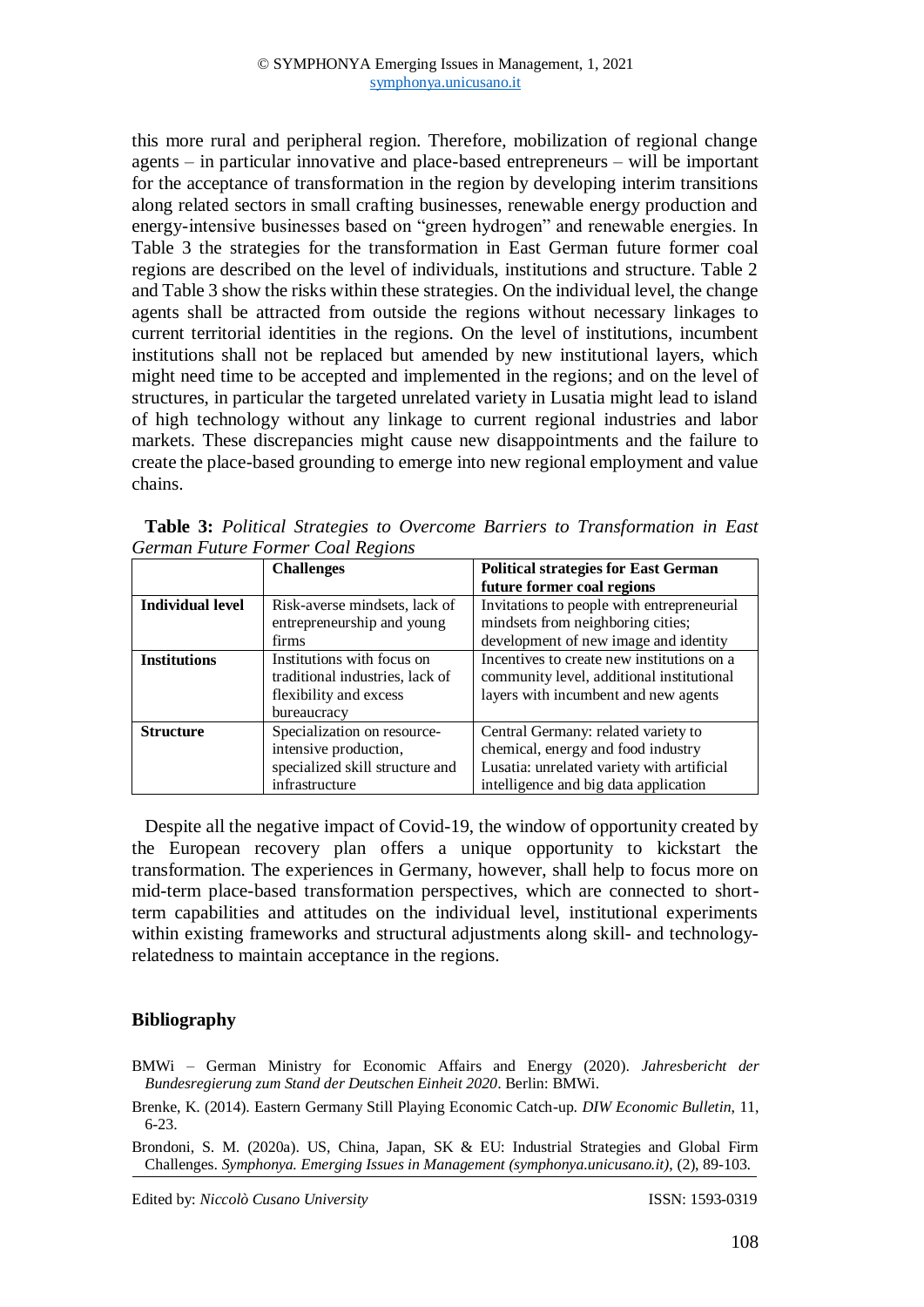<http://dx.doi.org/10.4468/2020.2.10brondoni>

- Brondoni, S.M. (2020b). Competitive Circular Economy Management. The Mitsubishi Corporation Case. *Symphonya. Emerging Issues in Management (symphonya.unicusano.it)*, (1), 10-25. <http://dx.doi.org/10.4468/2020.1.02brondoni>
- Cameron, E. E., Nuzzo, J. B., & Bell, J. A. (2019). *Global Health Security Index. Building Collective Action and Accountability*. Washington, DC: Nuclear Threat Initiative and Johns Hopkins University.
- Cantoni, F., Graziano, P., Maiocchi, F., & Rizzi, P. (2019). A Territorial and Organizational Approach to Resilience. *Symphonya. Emerging Issues in Management (symphonya.unicusano.it)*, (2), 109-118. <http://dx.doi.org/10.4468/2019.2.10cantoni.graziano.maiocchi.rizzi>
- Cappellin, R. (2011). Growth, Consumption and Knowledge Cities. *Symphonya. Emerging Issues in Management (symphonya.unimib.it)*, (2), 6-22.

<http://dx.doi.org/10.4468/2011.2.02cappellin>

David, P. A. (1985). Clio and the Economics of QWERTY. *American Economic Review*, 75(2), 332-337.

- Di Cataldo, M.; Rodriguez-Pose, A. (2017). What Drives Employment Growth and Social Inclusion in the Regions of the European Union? *Regional Studies*, 51(12), 1840-1859. <http://dx.doi.org/10.1080/00343404.2016.1255320>
- DIW German Institute for Economic Research; Wuppertal Institut; eco logic (2018). *Die Beendigung der energetischen Nutzung von Kohle in Deutschland. Ein Überblick über Zusammenhänge, Herausforderungen und Lösungsoptionen*. Berlin: DIW.
- European Commission (2017). *My Region, My Europe, Our Future. 7th Report on Economic, Social and Territorial Cohesion*. Brussels: European Commission.
- European Commission (2020a). *Recovery Plan for Europe.*

[https://ec.europa.eu/info/live-work-travel-eu/health/coronavirus-response/recovery-plan](https://ec.europa.eu/info/live-work-travel-eu/health/coronavirus-response/recovery-plan-europe_en#financing-the-recovery-plan-for-europe)[europe\\_en#financing-the-recovery-plan-for-europe.](https://ec.europa.eu/info/live-work-travel-eu/health/coronavirus-response/recovery-plan-europe_en#financing-the-recovery-plan-for-europe)

European Commission (2020b). *NextGenerationEU: Commission Presents €675 Billion Recovery and Resilience Facility in 2021 Annual Sustainable Growth Strategy.* Press Release.

[https://ec.europa.eu/commission/presscorner/detail/en/ip\\_20\\_1658](https://ec.europa.eu/commission/presscorner/detail/en/ip_20_1658)

- European Commission (2020c). Report from the Commission to the European Parliament, the Council, the European Economic and Social Committee and the Committee of the Regions on the Impact of Demographic Change. Brussels. COM (2020) 241 final 17/06/2020.
- European Commission (2020d). *Sustainable Europe Investment Plan. European Green Deal Investment Plan.* Communication from the European Commission to the European Parliament, the Council, the European Economic and Social Committee and the Committee of the Regions. Brussels.
- Evenhuis, E. (2016). *The Political Economy of Adaptation and Resilience in Old Industrial Regions: A Comparative Study of South Saarland and Teesside*. Dissertation. Newcastle: CURDS.
- Garud, R., Kumaraswamy, A., & Karnoe, P. (2010). Path Dependence or Path Creation? *Journal of Management Studies*, 47(4), 760-774.
- Giannakis, E., & Bruggeman, A. (2020). Regional Disparities in Economic Resilience in the European Union across the Urban-Rural Divide. *Regional Studies*, 54(9), 1200-1213. <http://dx.doi.org/10.1080/00343404.2019.1698720>
- Grabher, G. (1993). *The Weakness of Strong Ties – The Lock-in of Regional Development in the Ruhr Area*, in Grabher, G. (ed.), *The Embedded Firm*. London & New York: Routledge.
- Grillitsch, M., & Sotarauta, M. (2020). Trinity of Change Agency, Regional Development Paths and Opportunity Spaces. *Progress in Human Geography*, 44(4), 704-723. <http://dx.doi.org/10.1177/0309132519853870>
- Hassink, R. (2009). *Locked in Decline? On the Role of Regional Lock-ins in Old Industrial Areas*, in Boschma, R., & Martin, R. (eds), *Handbook of Evolutionary Economic Geography*. Cheltenham: Edward Elgar.